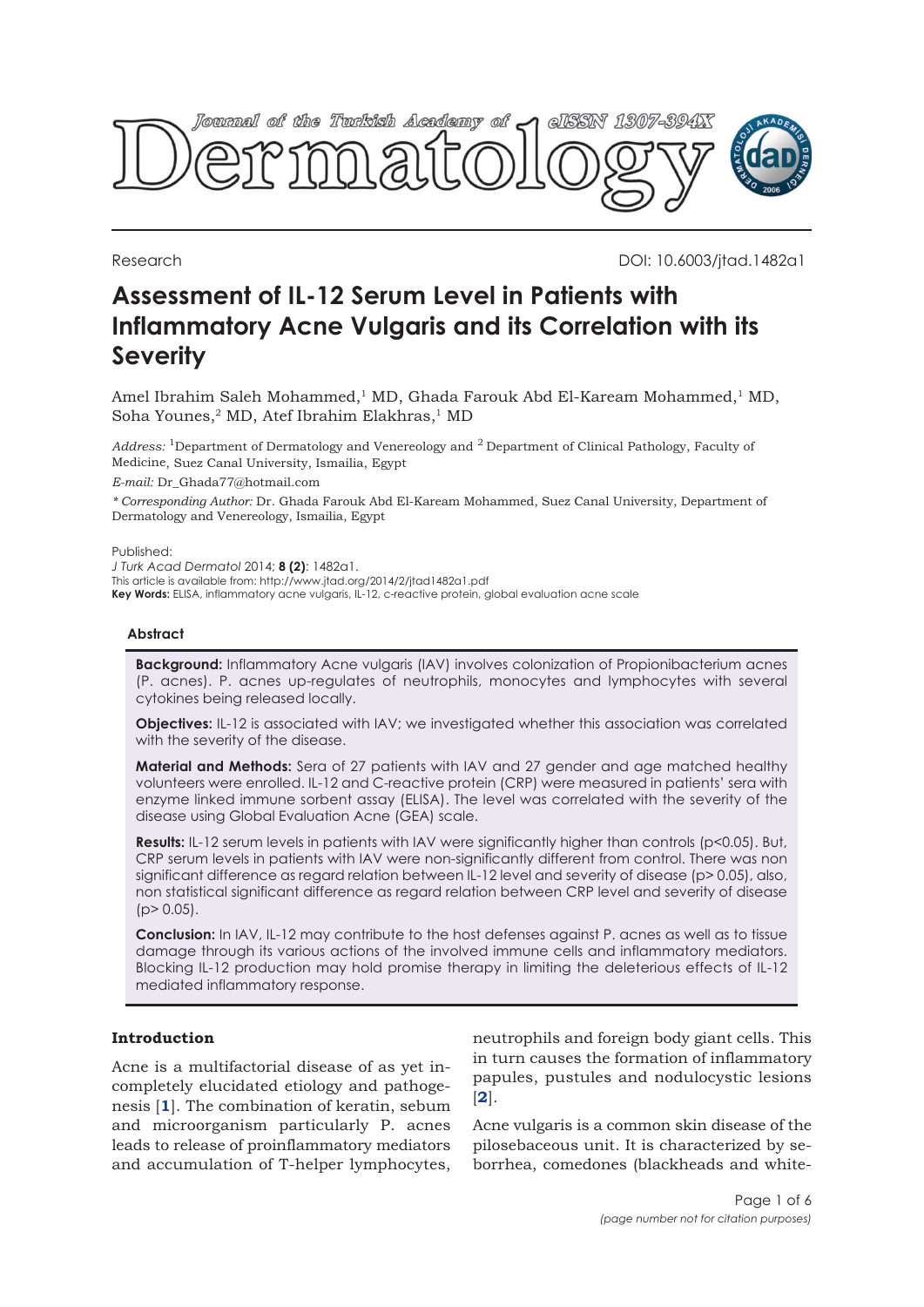

**Figure 1.** Negative correlation between levels of IL-12 and severity of the disease



**Figure 3.** Correlation between duration and severity of the disease

heads) which are the non-inflammatory lesions; papules (pinheads), pustules (pimples) and nodules which are the inflammatory lesions, and possibly scarring [**3**].

The pathogenesis of inflammatory acne vulgaris (IAV) are multifactorial and complex; including hormonal, microbiological, and immunological mechanisms [**4**]. The interaction between P. acnes and infiltrated monocytes and lymphocytes may also play an important role in the pathogenesis of IAV. [**5, 6**]. IL-12 acts as a stimulatory factor on Th 1 cells. Th 1 cells can be derived from the exposure of neonatal CD 4+ cells to IL-12. Re-stimulation of differentiated Th 1 populations with a single dose of IL-12 resulted in the emergence of IFN-ɣ producing Th 1 cells and IFN-ɣ/ IL-4-producing Th 0 cells. However, Th 1 cells retained their phenotype even following two rounds of IL-12 treatment [**7**].

P. acnes induce IL-12 release from TLR2 positive monocytes and from peripheral blood mononuclear cells [**8**].

As IL-12 is associated with IAV, we investigated whether this association was correlated with the severity of the disease.





#### **Materials and Methods**

**Subjects:** This descriptive comparative study was carried out in dermatology outpatient clinic, Suez Canal University Hospital for a period of 6 months in accordance with the guidelines of the Helsinki Declaration, and was performed after obtaining the informed consent from all parents of the children and patients.

By interviewing with 157 patients with IAV; 73 excluded because either, pregnant and lactating women, receiving medical treatment, having other skin diseases, having other systemic diseases or those who refused to participate. By simple randomization of 85 patients with IAV eligible to participate in the study, only 27 patients with IAV enrolled. Other 27 gender and age matched healthy volunteers enrolled as a control group.

**Methods:** All of the studied patients were subjected to the following: Full history-taking, general and systemic examination with special emphasis on the presence or absence of IAV and staging the severity of the disease according to Global Evaluation Acne (GEA) scale [**9, 10**]. Serum levels of IL-12 a C-reactive protein were measured in all subjects by ELISA (a polystyrene Microtiter plate).

**IL-12 assay:** The microtiter plate provided in this kit has been precoated with an antibody specific to IL-12 standards or samples are then added to the appropriate microtiter plate wells with a biotin-conjugated polyclonal antibody preparation specific for IL-12 and Avidin conjugated to Horse- radish Peroxidase (HRP) was added to each microplate well and incubated. Then a TMB (3, 3'5, 5' tetramethyl-benzidine) substrate solution was added to each well. Only those wells that contain IL-12, biotin-conjugated antibody and enzyme-conjugated Avidin would exhibit a change in color. The enzyme substrate reaction was terminated by the addition of a sulphuric acid solution and the color change was measured spectrophotometrically at a wavelength of 450 nm  $\pm$  2 nm. The concentration of IL-12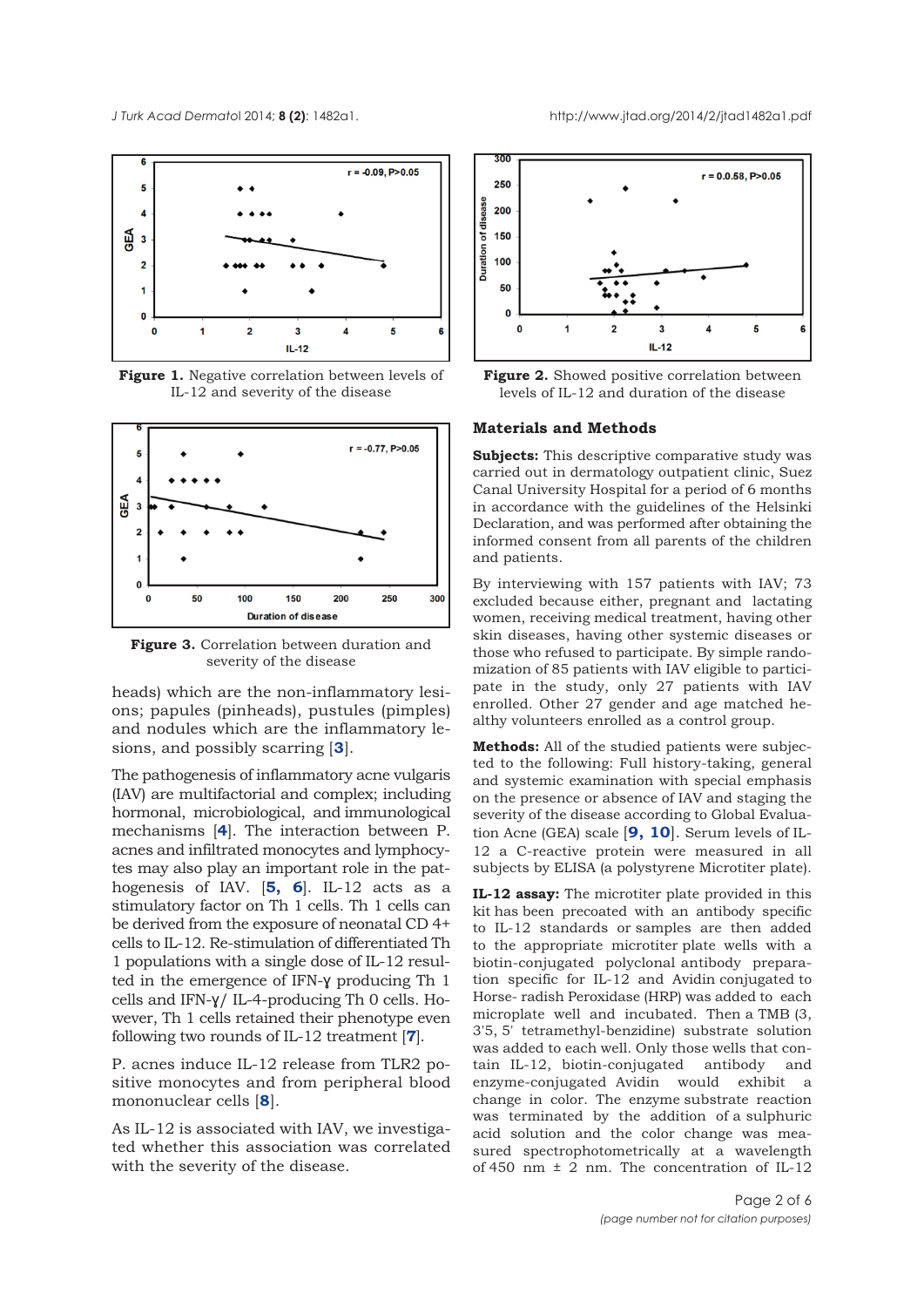|                     | IL-12 $(pg/ml)$ |             | $CRP$ (mg/l)  |          |
|---------------------|-----------------|-------------|---------------|----------|
|                     | $Mean \pm SD$   | Range       | $Mean \pm SD$ | Range    |
| Patients with IAV   | $2.4 \pm 0.75$  | $1 - 3.7$   | $2.9 \pm 3.9$ | $0 - 20$ |
| Controls            | $1.8 \pm 0.4$   | $0.2 - 2.1$ | $2.3 \pm 1.5$ | $0 - 6$  |
| Statistical test MW | 3.234           |             | 542.5         |          |
| p-value*            | 0.002           |             | 0.52          |          |

#### **Table 1.** Assessment Levels of IL-12 (pg/ml) and CRP (mg/l) Patients with IAV and Controls

MW = Mann Whitney test was used; \*significant at p-value < 0.05

| Table 2. Relation Between (IL-12 and CRP) Levels and Disease Severity |  |
|-----------------------------------------------------------------------|--|
|-----------------------------------------------------------------------|--|

| <b>Disease severity</b>     |              | IL-12 level    | <b>CRP</b> level |
|-----------------------------|--------------|----------------|------------------|
|                             |              | $Mean \pm SD$  | $Mean \pm SD$    |
| Controls (no acne)          |              | $1.8 \pm 0.4$  | $2.3 \pm 1.5$    |
| <b>Patients with IAV</b>    | Almost clear | $1.8 \pm 0.7$  | $0.5 \pm 1.4$    |
|                             | Mild         | $2.3 \pm 1.5$  | $4.2 \pm 3.1$    |
|                             | Moderate     | $3.3 \pm 0.22$ | $3.3 \pm 4.9$    |
|                             | Severe       | $5.2 \pm 0.35$ | $1.9 \pm 1.5$    |
|                             | Very severe  | 6.1            |                  |
| Statistical test value (KW) |              | 3.735          | 7.60             |
| p-value*                    |              | 0.001          | 0.13             |

KW= Kruskal Wallis test; \*statistically significant at p-value < 0.05

#### **Table 3.** Intercorrelations Between IL-12 and the Predictor Variables

|                            | Age     | Gender  |          | Severity of disease Duration of disease |
|----------------------------|---------|---------|----------|-----------------------------------------|
| $IL-12$                    | $-0.16$ | 0.05    | $0.09**$ | $0.58**$                                |
| Age                        |         | $-0.09$ | $-0.17$  | $0.22*$                                 |
| Gender                     |         |         | $-0.14$  | $-0.08$                                 |
| Severity of disease        |         |         |          | $0.77**$                                |
| <b>Duration of disease</b> |         |         |          |                                         |

\*p-value < 0.05; \*\*p-value < 0.01

in the samples was then determined by comparing the O.D. of the samples to the standard curve [**11**].

**C-reactive protein assay:** Wells of the microtitre plate were coated with polyclonal antibodies against C - reactive protein. Firstly in an incubation, the CRP in the samples was bound to the coated polyclonal rabbit antibodies. By washing step, all unbound substances removed. In a second incubation step, we added peroxidase-labeled CRP antibody. After another washing step, all unbound substances were removed, the solid phase was incubated with the substrate, tetramethylbenzidine

(TMB). An acidic stopping solution was then added. The color converted to yellow. Yellow color's intensity was directly proportional to the concentration of CRP in the sample. A dose response curve of the absorbance (at 450 nm) unit vs. concentration was generated. CRP, present in the patient samples, was determined directly from this calibration curve.

**Statistical analysis:** Statistical analysis was carried out using computer program SPSS version 16 (Statistical Package for the Social Science; SPSS; Inc., Chicago, IL, USA). A probability value (p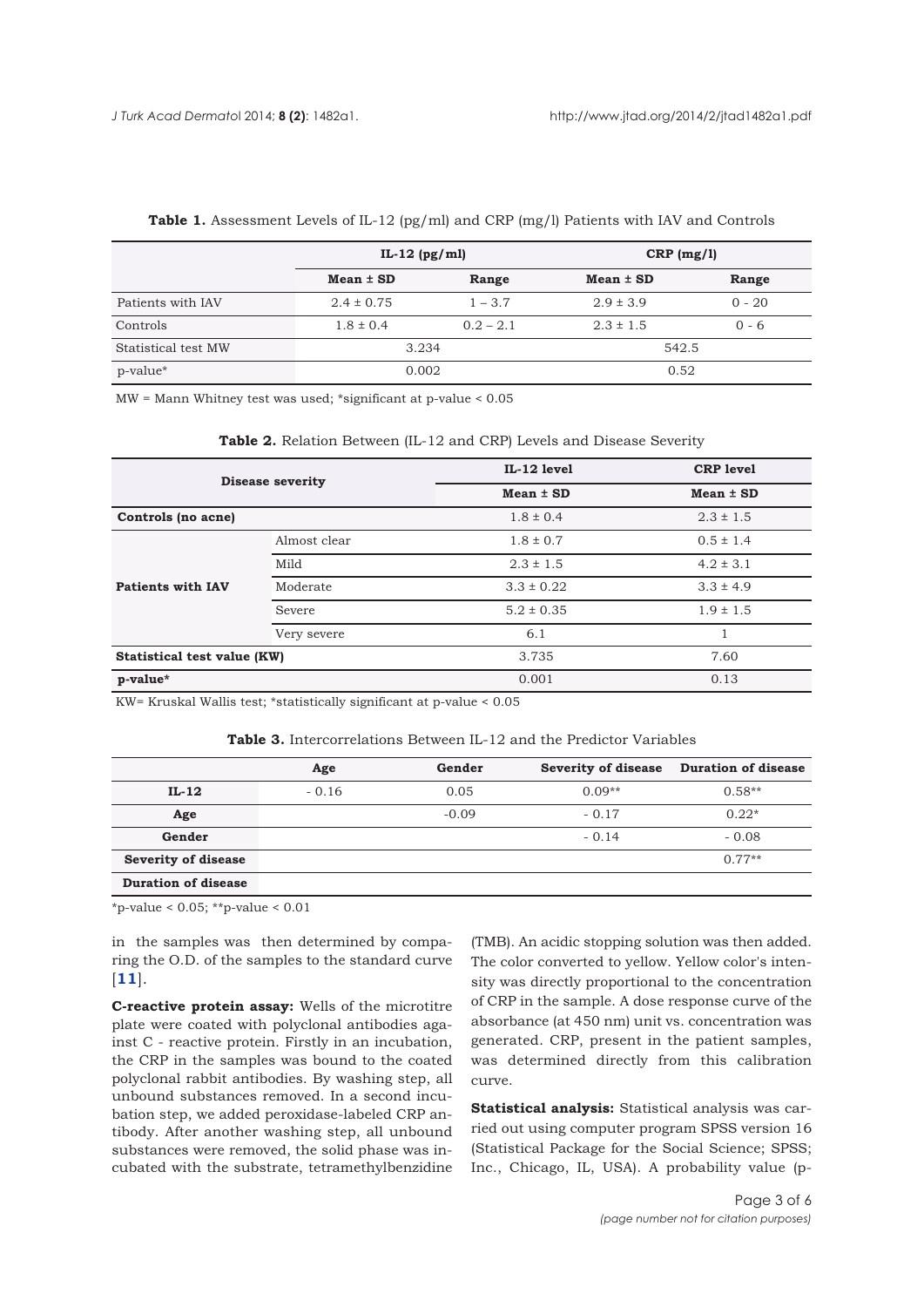value) <0.05 was considered statistically significant.

# **Results**

In 138 subjects, there were (61.8 %) females and (38.2 %) males with a mean age of 20.6  $\pm$ 3.7 years. Moderate IAV appeared in 38 patients (55.9 %), 12 patients with mild and other 12 patients with severe form were in equal percent with (17.6 %). Almost clear cases and very severe cases were (6 %) and (3%) respectively.

IL-12 serum levels in patients with IAV were significantly higher than control  $(2.4 \pm 0.75)$ pg/ml versus  $1.8 \pm 0.4$  pg/ml, respectively). On the other hand; C - reactive protein serum levels in patients with IAV were non-significantly different from control  $(2.9 \pm 3.9 \text{ mg}/1)$ versus  $2.3 \pm 1.5$  mg/l, respectively) (**Table 1**). The relation between severity of IAV and age and gender of patient were non-significant (p  $= 0.65$  and  $p = 0.30$ , respectively). A negative statistically significant difference as regard relation between IL-12 level and severity of disease (p ˂ 0.05) and also no statistical significant difference as regard relation between CRP level and severity of disease (p= 0.13) were shown (**Table 2** and **Figure 1**). Results showed moderate positive correlation between severity of IAV and IL-12 level  $(r = 0.09)$ . which was statistically significant  $(p < 0.05)$ . Also, a weak positive correlation between IL-12 and duration of disease  $(r = 0.58)$ , which was statistically significant (p < 0.05) (**Figure 2**). In contrast, There was a weak positive correlation between severity of IAV and age and gender ( $r = 0.17$  and  $r = 0.14$ , respectively), which was statistically significant ( $p = 0.14$ ) and  $p = 0.27$ , respectively). Simultaneous multiple regression was conducted to investigate the best predictor of IL-12 level. The inter-correlations of the entered variable among all study subjects were shown (**Table 3** and **Figure 3**).

# **Discussion**

This study was conducted to assess the correlation of IL-12 to the severity of IAV for more understanding of its role (as a part of cell mediated immunity and pro inflammatory mediators) in pathogenesis of acne. This study enrolled 27 patients with acne and 27 healthy persons of the same gender and age

[22 females (81.5%) and 5 males (18.5%)], ranged from12 up to 42 years to assess serum IL-12 in all age groups of IAV.

The result of this study pointed to significant increase in the mean serum levels of IL-12 in the IAV group versus control group, which reflect the role of IL-12 in inflammatory response. This agreed with *Kim* et al, *Ramos* et al and *Sugisaki* et al who detected significant increase in levels of IL-12 and other cytokines including IL-2,-6, -8 and INF-ɣ [**4, 12, 13**]. IL-12 induces Th1 immune response (Th1 direction), also stimulates the production of IFN-ɣ from NK cells and inhibits IL-4 (Th2 direction) as reported by [**14**]. By immunohistochemistry, [**4**]. detected that TLR 2 was markedly increased in cells of acne lesions associated with significant increase in IL-12 and IL-8 levels, that proved immune cells such as TLR 2 expressing macrophages (perifollicular and peribulbar) tend to surround pilosebaceous follicles in acne lesions, subsequent TLR 2 triggering due to P. acnes resulted in IL-12, IL-8, IL-6 and IL18 cytokine production [**15**]. By acting of Propionibacterium acnes on TLR-2, could stimulate the secretion of cytokines, such as IL-8 and -12 in macrophages giving rise to inflammation. Certain P. acnes species may induce an immunological reaction by stimulating the production of sebocyte and keratinocyte antimicrobial peptides, which play an important role in the innate immunity of the follicle [**16**].

This study showed non significant correlation between the gender of patients and severity of the disease, and this agreed with *Ghodsi* et al [**17**]. On the other hand, in 2009 *Adityan* and *Thappa* [**18**], observed in their study that male patients had more severe acne vulgaris than female patients. The males also had a significant higher prevalence of severe acne in results of *Hanisah* et al [**19**]. Also in our study, the correlation between age of patients and severity of the disease was non significant and that agreed with *Palmer* [**20**].

There was also statistically negative non significant correlation between serum IL-12 and severity of acne, non significant positive correlation was detected in our study between serum IL-12 and duration of the disease, the lack of correlation between IL-12 and acne severity suggested that this cytokine may be essential for development of all inflammatory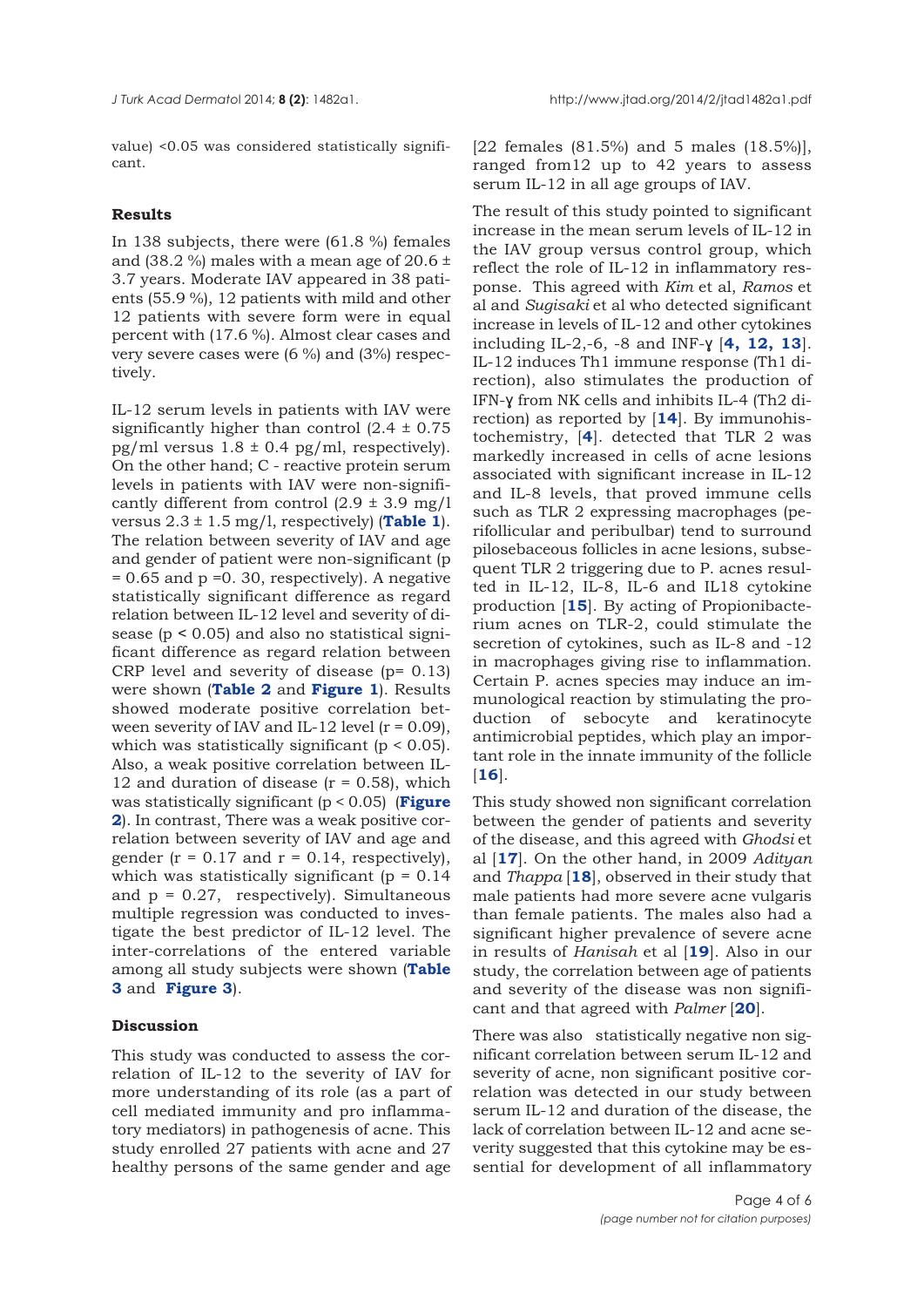papule independent of the degree of severity. Similarly, failure to correlate serum levels of IL-I2 with patient's age and disease duration implied that IL-12 may possibly be one of the early and essential contributors to the development and maintenance of inflammation of IAV, along with other cytokines described, also *Ramos* et al, [**12**] detected non significant correlation between local IL-12 and duration of the disease, IL-18 [pro inflammatory cytokine (Th1 mediator) as IL-12] also, there was a non significant correlation between its level and (duration &severity) of the disease *Zhong-Yong* et al, [**21**], there was no association between serum TNF α genotypes and severity of acne detected by *Baz* et al, [**22**]. and *Anwar* et al, [**23**].

Although IL-8 acts as IL-12 in acne pathogenesis as pro inflammatory cytokines but significant association had been identified between increased dermal IL-8 expression and the severity of the disease, but not with the duration of the disease [**24**].

Also, IL-12 was detected in serum of dermatological auto immune patients other than acne patients, *Rossi* et al, [**25**] detected a significant increase in the serum IL-12 level in patients of progressive alopecia areata than of normal control ones, psoriasis [**26**], cutaneous lupus erythematosus [**27**], multiple sclerosis [**28**], Behçet's disease [**29**], so IL-12 shares in pathogenesis of multiple autoimmune skin diseases. Serum IL-12 is increased in associated with systemic autoimmune diseases such as rheumatoid arthritis [**30**], Crohn's disease [**31**] and others.

## **Conclusion**

IL-12 is a potent pro-inflammatory cytokine and but not correlated to its severity. Its presence in IAV may contribute to the host defenses against P. acnes as well as to tissue damage through its various actions of the involved immune cells and inflammatory mediators. Targeted therapy to block IL-12 production may hold promise in limiting the deleterious effects of IL-12 mediated inflammatory response.

## **References**

1. Simonart T. Newer approaches to the treatment of acne vulgaris. Am J Clin Dermatol 2012; 13: 357- 364. PMID: 22920095

- 2. Koreck A, Pivarcsi A, Dobozy A, Kemény L. The role of innate immunity in the pathogenesis of acne. Dermatology 2003; 206: 96-105. PMID: 12592074
- 3. Adityan B, Kumari R, Thappa DM. Scoring systems in acne vulgaris. Indian J Dermatol Venereol Leprol 2009; 75: 323-326. PMID: 19439902
- 4. Kim J, Ochoa MT, Krutzik SR, and et al. Activation of toll-like receptor 2 in acne triggers inflammatory cytokine responses. J Immunol 2002; 169: 1535- 1541. PMID: 12133981
- 5. Vowels BR, Yang S, Leyden JJ. Induction of proinflammatory cytokines by a soluble factor of Propionibacterium acnes: implications for chronic inflammatory acne. Infect Immun 1995; 63: 3158– 3165. PMID: 7542639
- 6. Okamura H, Nagata K, Komatsu T, and et al. A novel costimulatory factor for gamma interferon induction found in the livers of mice causes endotoxic shock. Infect Immun 1995; 63: 3966-3972. PMID: 7558306
- 7. Sornasse T, Larenas PV, Davis KA, de Vries JE and Yssel H. Differentiation and stability of T helper 1 and 2 cells derived from naive human neonatal CD4+T cells, analyzed at the single-cell level. J Exp Med 1996; 184: 473-483. PMID: 8760801
- 8. Kim J, Ochoa MT, Krutzik SR, and et al. Activation of toll-like receptor 2 in acne triggers inflammatory cytokine responses. J Immunol 2002; 169: 1535- 1541. PMID: 12133981
- 9. Thiboutot DM, Weiss J, Bucko A, and et al. Adapalene-benzoyl peroxide, afixed-dose combination for the treatment of acne vulgaris: results of amulticenter, randomized double-blind, controlled study. J Am Acad Dermatol 2007; 57: 791–799. PMID: 17655969
- 10. Dréno B, Poli F, Pawin H, and et al. Development and evaluation of a Global Acne Severity Scale suitable for France and Europe. J Eur Acad Dermatol Venereol 2011; 25: 43-48. PMID: 20456560
- 11. Marcinkiewicz J, Grabowska A, Bereta J, Bryniarski K and Nowak B. Taurine chloramine down-regulates the generation of murine neutrophil inflammatory mediators. Immunopharmacology 1998; 40: 27-38. PMID: 9776476
- 12. Ramos AP, Rivera LC, Desgarennes CP, Veloz RM, Medina IH. Presence of IL-12, IL-2 and INF-ɣ in inflammatory acne. Dermatology Rev 2006; 50:197- 200.
- 13. Sugisaki H, Yamanaka K, Kakeda M, and et al. Increased interferon-gamma, interleukin-12p40 and IL-8 production in Propionibacterium acnes-treated peripheral blood mononuclear cells from patient with acne vulgaris: host response but not bacterial species is the determinant factor of the disease. J Dermatol Sci 2009; 55: 47-52. PMID: 19375895
- 14. Wang KS, Frank DA, Ritz J. IL2 enhances the responses of natural killer cells to interleukin 12 though up-regulation of the interleukin -12 receptor and STAT4. Blood 2000; 95: 3183-3190. PMID: 10807786
- 15. Bialecka A, Mak M, Biedron R, Bobek M, Kasprowicz A, Marcinkiewicz J. Different pro-inflammatory and immunogenic potentials of Propionibacterium acnes and Staphylococcus epidermidis: implications for chronic inflammatory acne. Arch Immunol Ther Exp (Warsz) 2005: 53: 79-85. PMID: 15761379